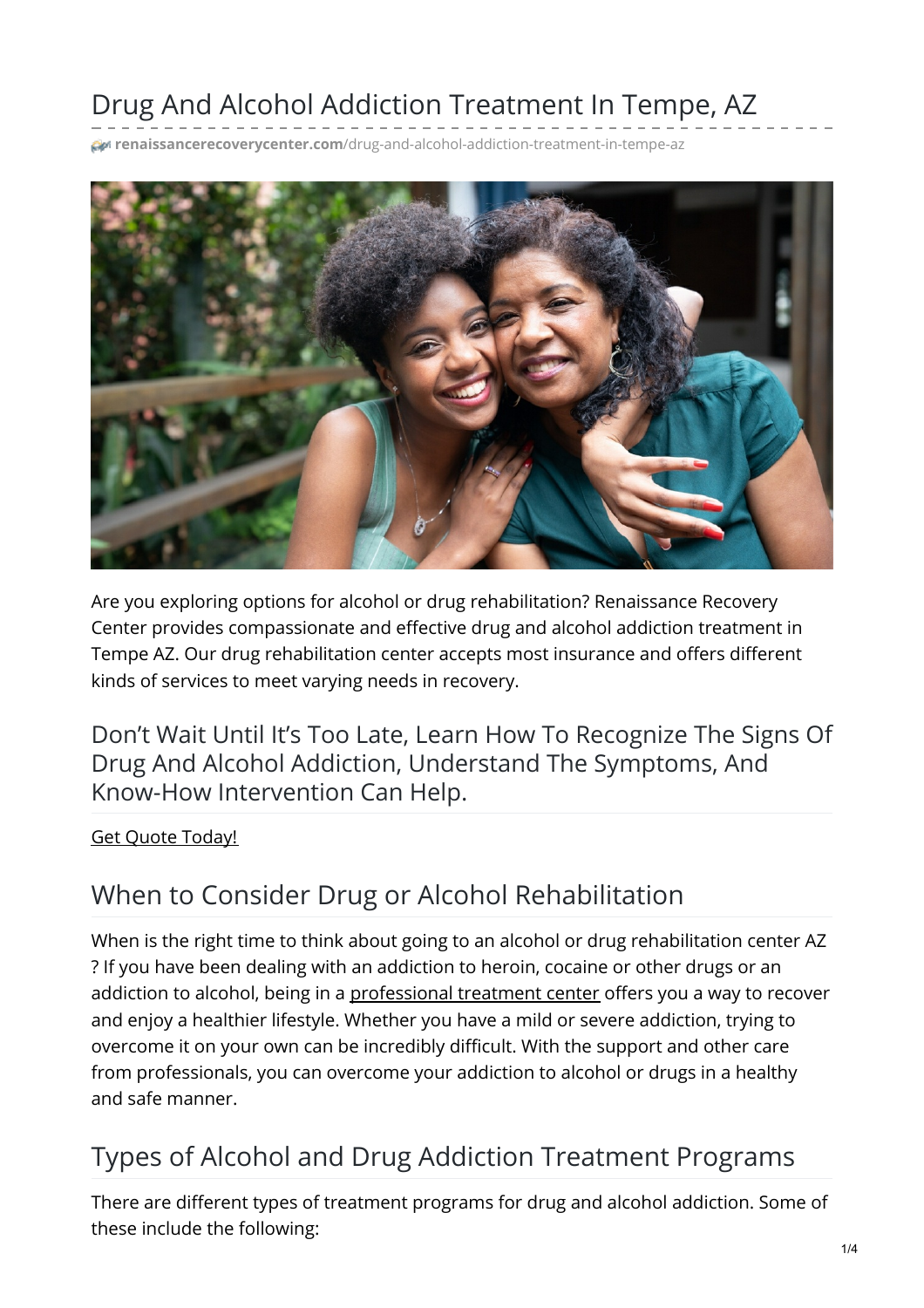- *Detox programs*: These [programs](https://www.renaissancerecoverycenter.com/detox/) help you cope when you're going through alcohol or drug withdrawal, which can cause symptoms that are severe for some people.
- *Outpatient programs:* Outpatient programs include therapy, which usually takes place in a group setting. You only go to your drug or alcohol [rehabilitation](https://www.renaissancerecoverycenter.com/outpatient-treatment/) center for therapy sessions as often as you need.
- *Medication-assisted treatment programs:* These programs provide treatment for alcohol or opioid addictions, which includes taking [medication](http://v/) for your cravings and withdrawal symptoms and doing therapy sessions.
- *Dual diagnosis programs:* These programs offer treatment to help you recover from addiction and manage a mental health disorder.

*We offer a personalized and enhanced recovery experience since our drug and alcohol treatment program usually involves both clinical; driven methods and the faith-based 12 principles to promote long-term wellness.* Our Tempe, Arizona treatment facility offers the following options:

### 90-Day Intensive Outpatient Treatment

Our outpatient program is 3 nights a week, 90 days in length. This includes at least 1 oneon-one counseling session each week, as well as family counseling. *We have master-level therapists with years of extensive experience treating those suffering from addiction and mental issues.* We also have smaller group sessions that create a more intimate setting.

### 60-Day Aftercare Program

We also offer a 60-day aftercare program that consists of at least one group session each week where several issues that are linked to long-term sobriety are candidly addressed. This is a critical step since *we ensure continued support of all our patients to make the recovery journey a success.*

#### Customized Recovery Programs

Not everyone is the same. *For the most successful recovery, we ensure that everyone's treatment plan is customized to meet their specific needs.* We provide many different services to help those struggling with addiction. Our programs and approach include the following:

#### We Provide Referrals For Continued Success

We care deeply about the long-term recovery of our clients. *This means helping out clients find the best possible resources to meet their specific needs.* There are some services we do not offer, therefore we provide referrals for the following:

**Inpatient Detoxification**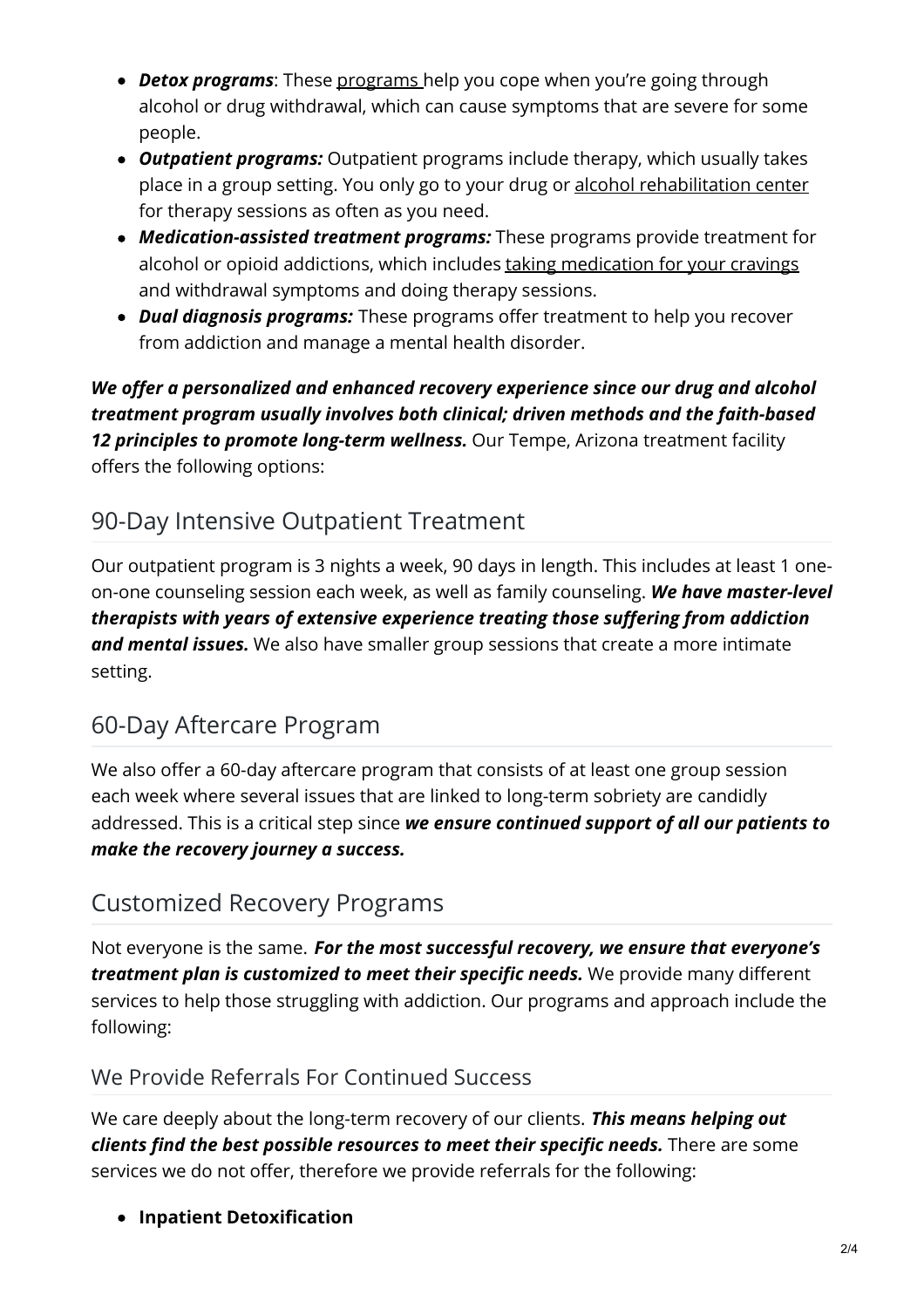- **Suboxone Treatment**
- **Vivitrol/Naltrexone Treatment**
- **Inpatient Treatment/Rehabilitation**
- **Residential Treatment/Rehabilitation**
- **Sober Living/Transitional Housing**
- **Pornography/Sex Addiction**
- **Eating Disorders**
- **Chronic Pain**
- **Mental Health [Services](https://www.renaissancerecoverycenter.com/mental-health-and-dual-diagnosis/)**

Feel free to call us anytime if you have questions about the [insurance](https://www.renaissancerecoverycenter.com/programs-and-services/insurance-providers-we-accept/) providers that we accept.



# What to Expect from Alcohol and Drug Rehabilitation

The services that are included in your treatment plan will depend on what you need in order to recover. The level and type of [rehabilitation](https://www.renaissancerecoverycenter.com/about-us/) you undergo at a drug and alcohol rehabilitation center in Arizonawill be based on your condition, such as whether or not you have a severe or mild addiction. In general, you can expect to receive support from therapists and other professionals, as well as your peers in group therapy. You can also expect to learn about addiction in more depth and find ways to overcome it while building a healthier and alcohol-free or drug-free lifestyle.

# How to Choose the Right Treatment

Since there are multiple kinds of drug and alcohol [rehabilitation](https://www.renaissancerecoverycenter.com/arizona-drug-rehabilitation/) services available, it's important to know which one is right for you. Reaching out to our drug and alcohol [rehabilitation](https://www.renaissancerecoverycenter.com/outpatient-treatment/) center in Arizona can help ensure that you end up with the right treatment.